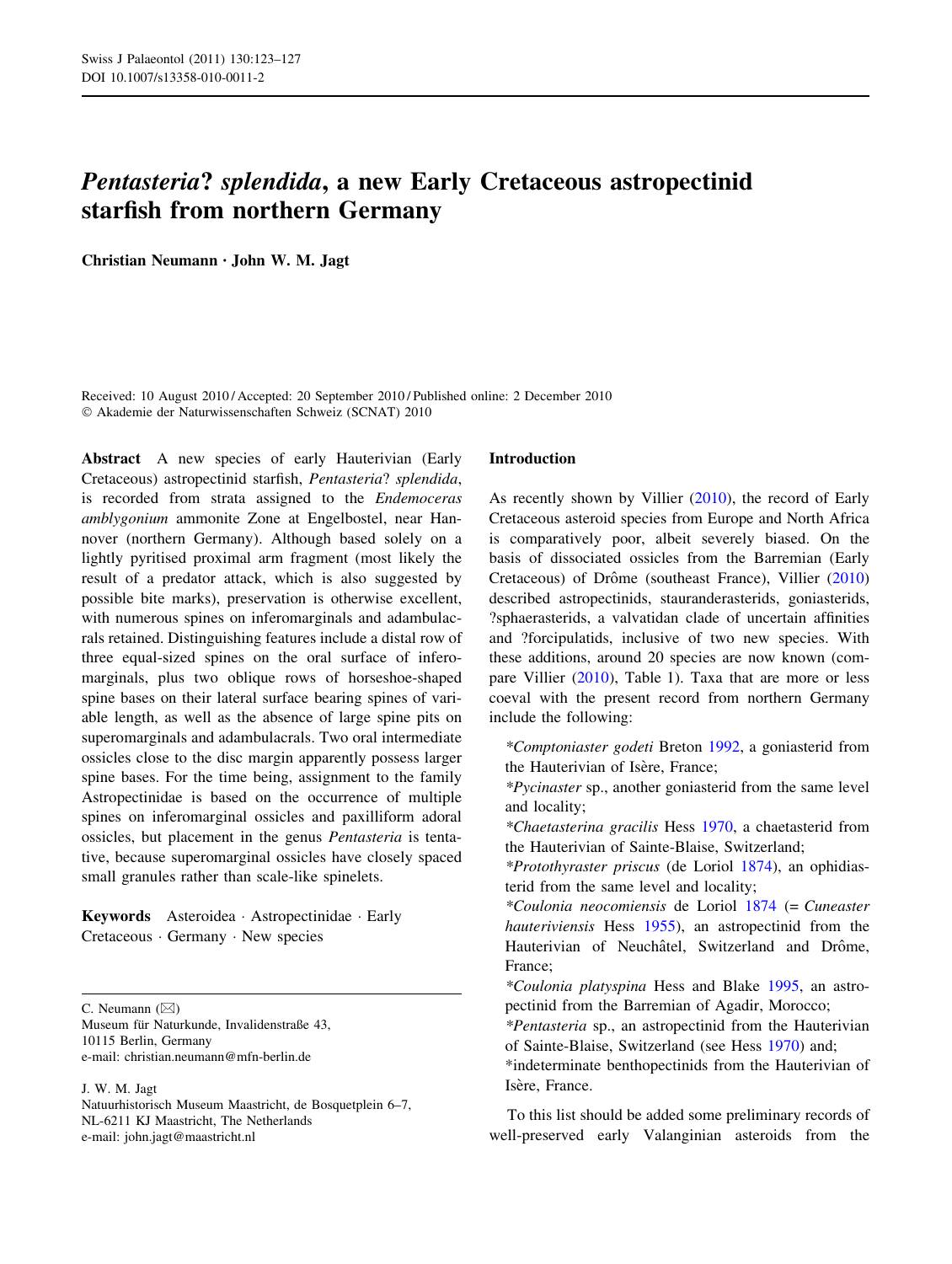Platylenticeras heteropleurum and P. robustum ammonite zones at Sachsenhagen, northern Germany, mostly contained in private collections [see Pockrandt and Meyer ([1986\)](#page-4-0); Fischer ([1992](#page-3-0)); Zawischa [\(1992\)](#page-4-0)]. Unfortunately, these have not yet been properly described and named.

As far as we are aware, the first record of an early Hauterivian asteroid from Engelbostel is a partial specimen, retaining portions of at least two arms, in private hands (B. Dose Collection). It was briefly discussed and illustrated by Weitschat [\(1984,](#page-4-0) pp. 95, 96, unnumbered figure), who compared it with representa-tives of the genera Cottreauaster C.W. Wright [1951](#page-4-0) and Comptonia Gray [1840.](#page-3-0) Although we have been unable to trace this specimen ourselves, the schematic drawing in Weitschat ([1984](#page-4-0)) does show a certain resemblance to the present record (i.e. nature of the marginal ossicles, width and length of arms), and may actually refer to the same astropectinid which is here described as a new species.

## Systematic palaeontology

Order Paxillosida Perrier [1884](#page-4-0) Family Astropectinidae Gray [1840](#page-3-0) ?Genus Pentasteria Valette [1929](#page-4-0) Type species: Pentasteria boisteli Valette [1929](#page-4-0), by monotypy. Pentasteria? splendida n. sp. (Fig. [1](#page-2-0)) \**Pentasteria* sp. Neumann( $2010$ ), p. 35, Figs. 1–3.

## Material

GPIMH 3100 (leg./don. Norbert Nordmeyer), the holotype and sole specimen known to date, in the collections of the Geologisch-Paläontologisches Institut und Museum der Universität Hamburg.

## Locality and stratigraphy

Former clay pit Engelbostel, about 5 km north of Hannover, northern Germany; earliest Hauterivian (lower Endemoceras Beds; Endemoceras amblygonium ammonite Zone; see Mutterlose ([1998\)](#page-3-0), pp. 73, 74, Fig. 34; Mutterlose et al. [\(1998](#page-4-0), Fig. 4).

## Derivation of name

Named after Norbert Nordmeyer, the name 'Norbert' in Germanic language meaning 'the splendid one from the north'.

## Diagnosis

Medium-sized astropectinid, with narrow, long arms; superomarginals with close-set granule pits only, lacking large spine pits; inferomarginals with distal row of three equal-sized spines, plus two oblique lateral rows of larger horseshoe-shaped spine bases to which are attached spines of variable length; adambulacrals lacking large spine pits, oral intermediate ossicles close to disc margin apparently with large spine base.

## Description

Fragmentary proximal arm (eight supero- and eight inferomarginals); greatest length (as preserved) 18.2 mm, distal width 7.8 mm, proximal width 10.8 mm; pyritised and compressed laterally, making measurements of arm width approximate; comparison with well-preserved astropectinids such as a specimen of Pentasteria longispina Hess [1968](#page-3-0) (see Hess [1975](#page-3-0), p. 1), suggests a medium-sized individual, with a major radius  $(R)$  of  $c$ . 80 mm and a minor one  $(r)$  of  $c$ . 20 mm. Superomarginals near disc margin (Fig. [1](#page-2-0)a, right-hand side) rather tall (ossicular angle c. 48 degrees), progressively becoming longer more distally and more quadrangular in outline; length between 2.0 and 2.2 mm proximally to 2.4–2.5 (and more) distally (Fig. [1a](#page-2-0), b); only with closely spaced, small granule pits; in places, diminutive, roundish and flat granules preserved (Fig. [1a](#page-2-0), b) where ossicles abut; aboral surface of superomarginals bulging, ridge-like but merging smoothly into remainder of ossicle (Fig. [1a](#page-2-0), b), flatter more distally and corrugated to some extent (Fig. [1a](#page-2-0), left-hand side), but lacking large spine pits. In lateral view (Fig. [1b](#page-2-0)), superoand inferomarginals alternate in the proximal and median arm portion, but are opposed more distally; proximal facets of infero- and superomarginals with rather shallow intermarginal fascioles. Proximal inferomarginals more cuneate (Fig. [1c](#page-2-0)), becoming more quadrangular distally (Fig. [1](#page-2-0)c) and there with at least three equal-sized, close-set, striate spines (length c. 50% of marginal length) on oral surface, near distal margin (Fig. [1c](#page-2-0)) and up to six (in two oblique rows) on lateral surface, three stouter, the others of variable length, all finely striate; the longest spine at least corresponds to the length of an inferomarginal ossicle; spine bases horseshoe shaped, one row of four, near-equal sized spine bases distal margin oblique towards proximal–intermarginal corner, second row of two slightly smaller, horseshoe-shaped spine bases distal to first row (Fig. [1c](#page-2-0)–e). Ambulacrals not visible; aboral ossicles quadrangular, blocky (Fig. [1a](#page-2-0)), near-flat to slightly bulbous, with smooth surface; paxilliform adoral ossicles close set, at least 9–11 rows abreast, pillar like,  $c$ . 0.5 mm in length, with only slightly widened and rounded base (Fig. [1](#page-2-0)a). Adambulacrals blocky,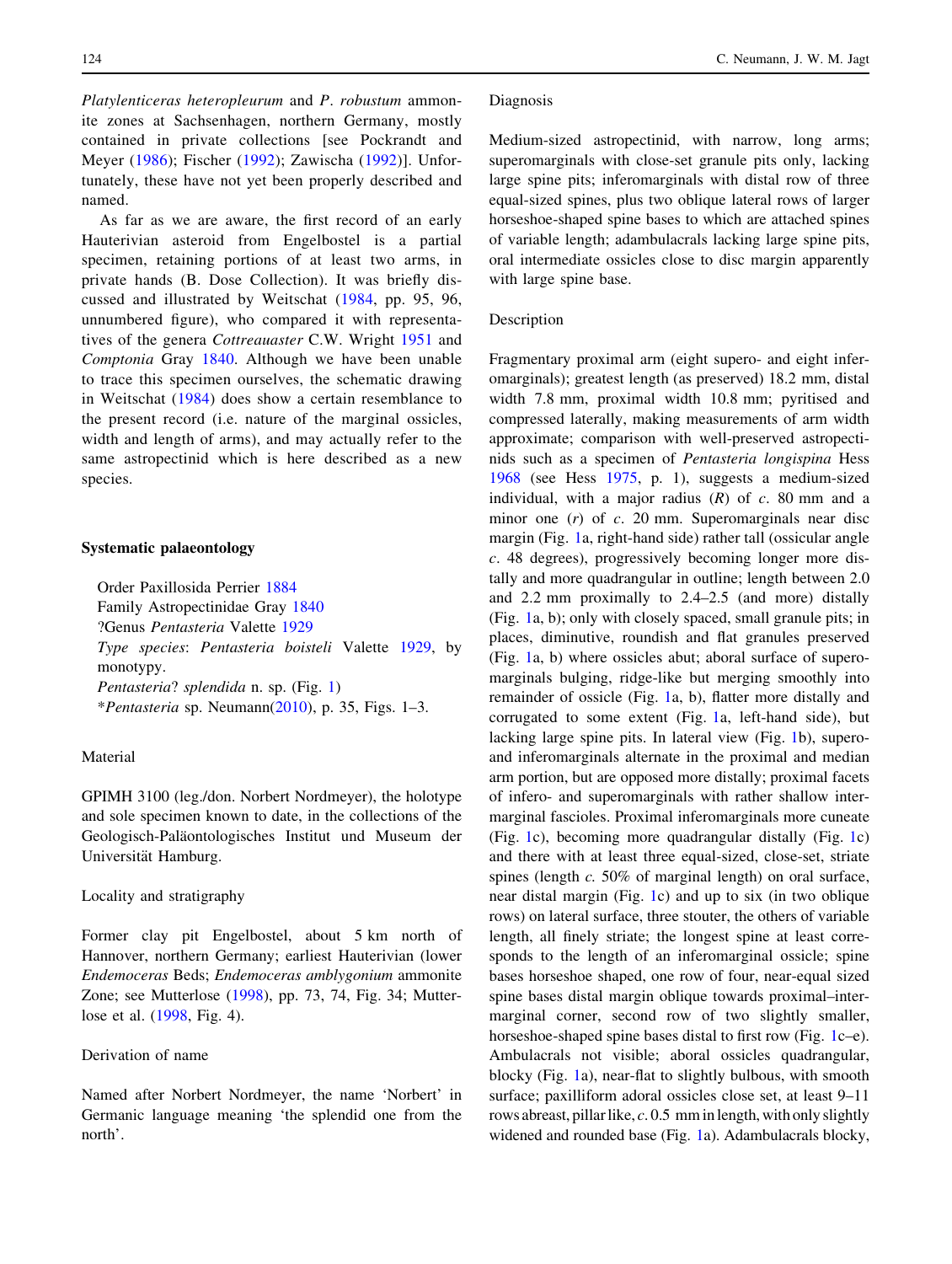<span id="page-2-0"></span>

Fig. 1 Pentasteria? splendida n. sp., GPIMH 3100 (holotype), Endemoceras amblygonium ammonite Zone (early Hauterivian, Early Cretaceous) of Engelbostel (Hannover area, northern Germany), in various aspects. a, aboral view; b, lateral view (note possible bite

marks; *arrowed*); **c**, oral view; **d**. oblique oral/lateral view to show horseshoe-shaped spine bases; e, lateral/oral view. Specimen whitened with ammonium chloride prior to photography

with uneven outer surface, smooth, alternating in opposite rows, with close cover of similar-sized spines, straight to lightly curved (Fig. 1c, d), striate and up to 2 mm in length, and up to 5–6 per ossicle. No larger spines, but a row of oral intermediate ossicles proximally with 3–4 smaller spines, and even more proximal ones, at disc margin (Fig. 1c, lower right-hand side), apparently with a single, large spine base.

On some marginal ossicles (Fig. 1b, arrowed) tooth marks are visible [compare Neumann [\(2000](#page-4-0)); Zaton´ et al. [\(2007](#page-4-0))], which would indicate a predator attack and might also explain the fragmentary preservation of this individual, which otherwise retains many skeletal appendages.

### Discussion

As listed by Villier ([2010,](#page-4-0) Table 1), there is only a single previous record of a species of Pentasteria from Hauterivian strata. Hess ([1970,](#page-3-0) p. 1082, pl. 3, Fig. 3; p. 4, Fig. 3) described P. (Archastropecten) sp. from the early Hauterivian of Sainte-Blaise near Neuchâtel (Switzerland), on the basis of what appeared to be a juvenile specimen  $(R = 8$  mm;  $r = 4$  mm). Although details of spines and marginal ornament could not be fully assessed, Hess ([1970\)](#page-3-0) suggested that this could be likened to common dissociated, coeval astropectinid marginals from the Waadtland (L'Auberson near Ste Croix) and the Neuenburger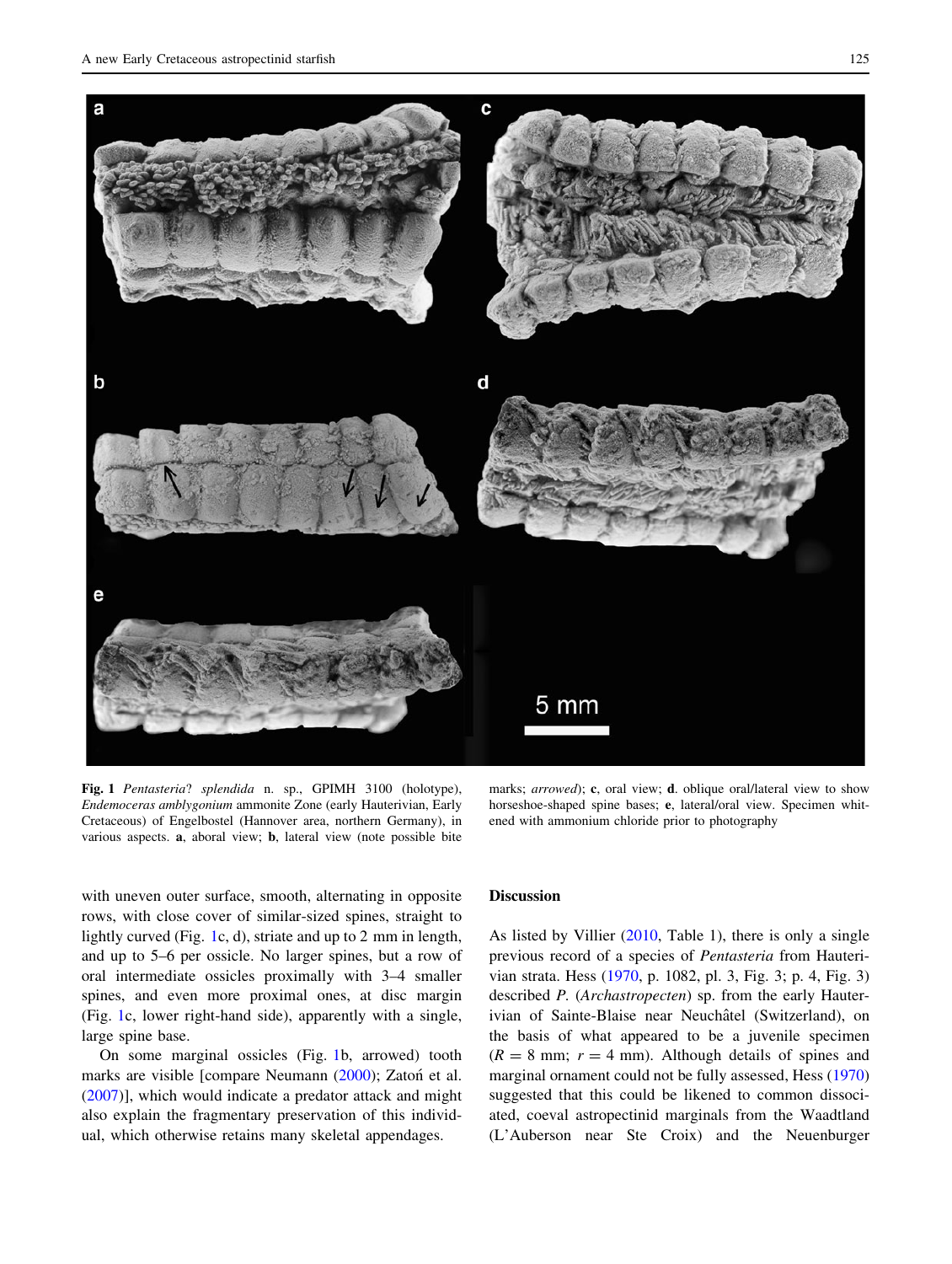<span id="page-3-0"></span>(Le Landeron) Jura Chain, and referred to by him as P. (A.) cf. huxleyi. However, as illustrations in Hess (Hess 1955, p. 87, Figs. 23–37) and Hess (Hess 1975, pp. 29, 34, pl. 8, Figs. 13–14) show, this form has much better-developed intermarginal fascioles, superomarginals are much lower than those of  $P$ .? splendida n. sp. and have a much coarser ornament; in addition, inferomarginals have an utterly different arrangement of spine bases.

There are, however, two additional records that need to be considered here. Firstly, from the Hauterivian of Neuchâtel, de Loriol (1874, p. 6, pl. 1, Fig. [1\)](#page-2-0) described a new species, Astropecten desori, on the basis of a nearcomplete individual  $(R = 74$  mm,  $r = 20$  mm). Hess (1955, p. 32) noted that in this form the 'ventrolateralia' (= oral indeterminate ossicles, as here understood) were not developed far beyond the disc, meaning also that, proximally, the arms were already narrow. The marginals are described as low, and remains of inferomarginal spines suggest a length equal to the width of a plate. In these features, as well as in the coarse ornament of marginals (see de Loriol 1874, pl. 1, Fig. 1d), de Loriol's species differs from P.? splendida n. sp. Secondly, Astropecten  $c$ arthusiae Hérenger 1944 (p. 38, text-Figs. 4–9; pl. 1, Figs. 1–4), from the late Valanginian of Grande Chartreuse (France), which, according to Hess (1955, pp. 54, 55) has a single row of narrow 'ventrolateral' ossicles over the entire arm length and wide, low marginals and adambulacrals. Here too, confusion with the new species can be ruled out on the basis of these features.

In conclusion, the new species is provisionally assigned to the genus Pentasteria, from which it differs in having only small, close-set granules, rather than scale-like spinelets, on the superomarginals. The absence of large spine pits on those superomarginal recalls certain species of the subgenus Archastropecten Hess 1955 (sensu Hess 1960a; type species: Astropecten huxleyi T. Wright [1862](#page-4-0)), although both taxa would appear to be in need of a modern revision. As demonstrated on a number of recent occasions (see e.g. Blake 1986, 1989), some Jurassic and Early Cretaceous 'astropectinids' may reveal characters that are more typical of goniasterids, suggesting that those species should be transferred from the order Paxillosida to the order Valvatida. Be that as it may, in our view P.? splendida n. sp. has an inferomarginal spine canopy which is typically astropectinid in nature, although it appears more complex than in members of Pentasteria that have been described so far (see e.g. Hess 1955, 1960b, 1987) and the erection of a new genus might be warranted once betterpreserved material becomes available. Unfortunately, ambulacrals are not visible; we have refrained from further preparation of this unique specimen, which adds to the meagre record of Early Cretaceous asteroids, so as not to cause irreparable damage to it.

Acknowledgments We thank Wolfgang Weitschat (formerly Geologisch-Paläontologisches Institut und Museum der Universität Hamburg) for providing access to collections in his care and Christian Meyer (Naturhistorisches Museum Basel) and a second, anonymous reviewer for pertinent comments on an earlier draft of the typescript; one of us (JWMJ) acknowledges the financial support of the European Commission's Research Infrastructure Action through the SYNTHESYS Project (DE-TAF-4567), which allowed him to work at the Museum für Naturkunde (Berlin) for two weeks in December 2008.

## References

- Blake, D. B. (1986). Some new post-Paleozoic sea stars (Asteroidea: Echinodermata) and comments on taxon endurance. Journal of Paleontology, 60, 1103–1119.
- Blake, D. B. (1989). Asteroidea: functional morphology, classification and phylogeny. In M. Jangoux, & J. M. Lawrence (Eds.), Echinoderm studies, Rotterdam/Brookfield, (3, pp. 179–223).
- Breton, G. (1992). Les Goniasteridae (Asteroidea, Echinodermata) jurassiques et crétacés de France: taphonomie, systématique, paléobiogéographie, évolution. Bulletin trimestriel de la Société géologique de Normandie et des Amis du Muséum du Havre 78 (hors série), (pp. 1–590).
- de. Loriol, P. (1874). Description de quelques astérides du terrain Néocomien des environs de Neuchâtel. Mémoires de la Société des Sciences naturelles de Neuchâtel, 5, 3-19.
- Fischer, R. (1992). Ziegeleitongrube Sachsenhagen–ein Nachruf. Arbeitskreis Paläontologie Hannover, 20, 25-32.
- Gray, J. E. (1840). A synopsis of the genera and species of the class Hypostoma (Asterias Linn.). Annals and Magazine of Natural History (1)6, pp. 175–184, 275–290.
- Hérenger, L. (1944). Sur la présence d'astéries (Astropecten carthusiae nov. sp.) dans le Valanginien de la Chartreuse (Isère). Travaux du Laboratoire de Géologie de la Faculté des Sciences de Grenoble, 24, 33–47.
- Hess, H. (1955). Die fossilen Astropectiniden (Asteroidea). Neue Beobachtungen und Übersicht über die bekannten Arten. Schweizerische Paläontologische Abhandlungen, 71, 1-113.
- Hess, H. (1960a). Über die Abgrenzung der Astropectiniden-Gattungen Pentasteria Valette und Archastropecten Hess. Eclogae geologicae Helvetiae, 53, 329–331.
- Hess, H. (1960b). Pentasteria (Archastropecten) procera n. sp. (Asteroidea, Astropectinidae) aus dem Bajocien von Cheltenham, England. Eclogae geologicae Helvetiae, 53, 321–334.
- Hess, H. (1968). Ein neuer Seestern (Pentasteria longispina n. sp.) aus den Effingerschichten des Weissensteins (Kt. Solothurn). Eclogae geologicae Helvetiae, 61, 607–614.
- Hess, H. (1970). Schlangensterne und Seesterne aus dem oberen Hauterivien "pierre jaune" von St. Blaise bei Neuchâtel. Eclogae geologicae Helvetiae, 63, 1069–1091.
- Hess, H. (1975). Die fossilen Echinodermen des Schweizer Juras. Seesterne, Schlangensterne, Seelilien, Seeigel, Seewalzen. Veröffentlichungen aus dem Naturhistorischen Museum Basel, 8, 1–130.
- Hess, H. (1987). Neue Seesternfunde aus dem Dogger des Schweizer Juras. Eclogae geologicae Helvetiae, 80, 907–918.
- Hess, H., & Blake, D. B. (1995). Coulonia platyspina n. sp., a new astropectinid sea star from the Lower Cretaceous of Morocco. Eclogae geologicae Helvetiae, 88, 777–788.
- Mutterlose, J. (1998). C 2.5 Hauterivian of Engelbostel. In J. Mutterlose, A. Bornemann, S. Rauer, C. Spaeth, & C. J. Wood, (Eds.), Key localities of the northwest European Cretaceous. Bochumer geologische und geotechnische Arbeiten (48, pp. 73–74).